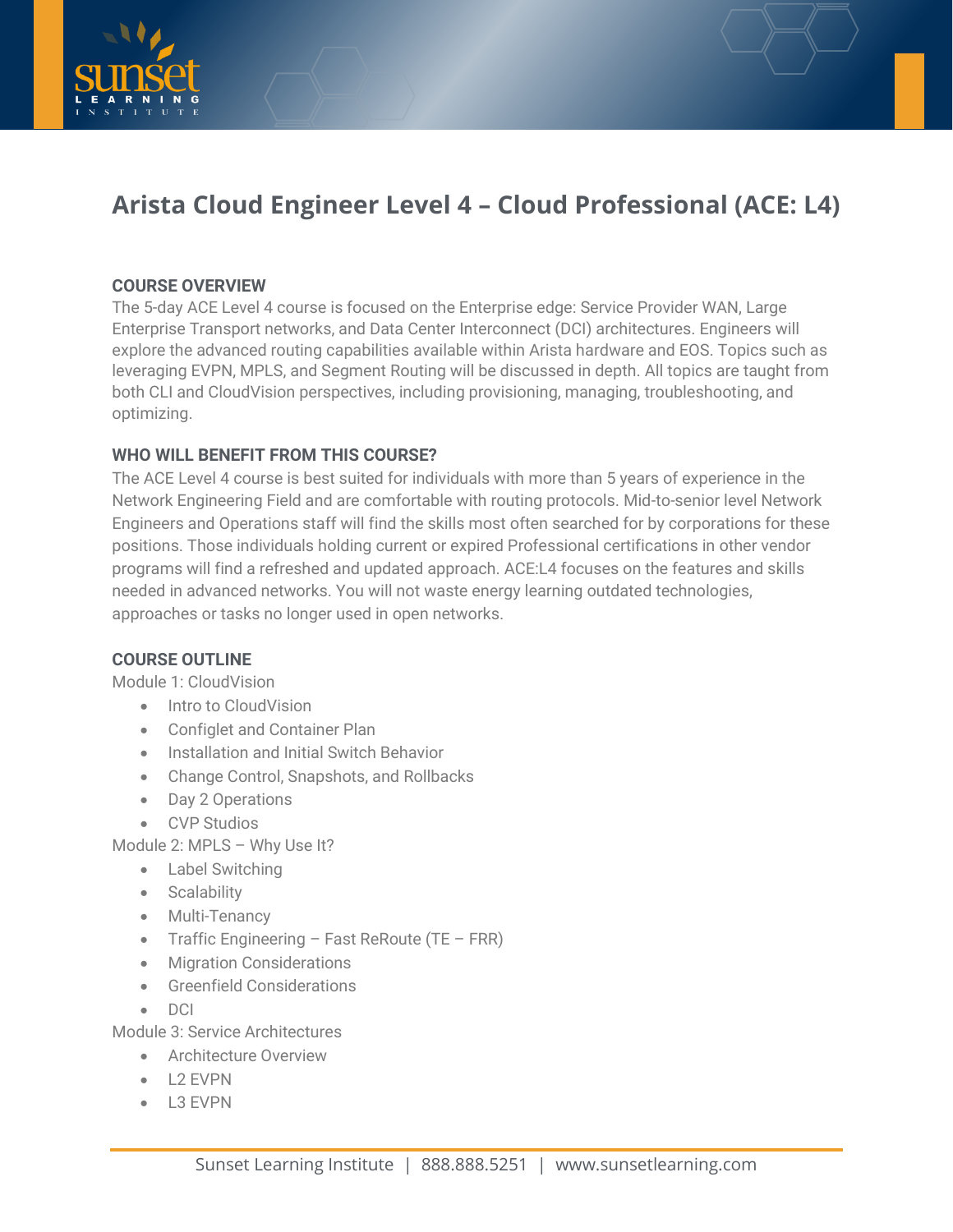

#### Module 4: Transport Models

- Control/Data Planes Overview
- MPLS Transport Model
- Routing Protocol Choices
- Segment Routing (SR)
- Traffic Engineering (TE)

Module 5: Services Deep Dive

- EVPN MP-BGP Control Plane
- Address Family Comparisons
- VPN Services
- L2VPN
- L3VPN

Module 6: Transport and Services Optimization

- Next-Hop Groups
- User Defined Tunnel RIBs
- Static Flow Aware Transport on EVPN
- Traffic Steering and Service Mapping

ACE:L4 includes numerous hands-on labs. At the time of purchase, you will have numerous options for lab time with both the instructor-led and self-study packages. Most packages include 3-weeks of lab time. For the instructor-led courses, this includes the week of the course as well as two additional weeks to work on labs on your own. Every engineer is given their own dedicated environment and will not be required to share with others. The labs are built on the latest released vEOS and CloudVision codes and deployed in an AWS environment. This allows you to connect from anywhere and anytime. This is actual code and not simulators.

#### **WHY TRAIN WITH SUNSET LEARNING INSTITUTE?**

Sunset Learning Institute (SLI) has been an innovative leader in developing and delivering authorized technical training since 1996. Our goal is to help our customers optimize their technology Investments by providing convenient, high quality technical training that our customers can rely on. We empower students to master their desired technologies for their unique environments.

What sets SLI apart is not only our immense selection of trainings options, but our convenient and consistent delivery system. No matter how complex your environment is or where you are located, SLI is sure to have a training solution that you can count on!

#### **Premiere World Class Instruction Team**

- All SLI instructors have a four-year technical degree, instructor level certifications and field consulting work experience
- Sunset Learning has won numerous Instructor Excellence and Instructor Quality Distinction awards since 2012